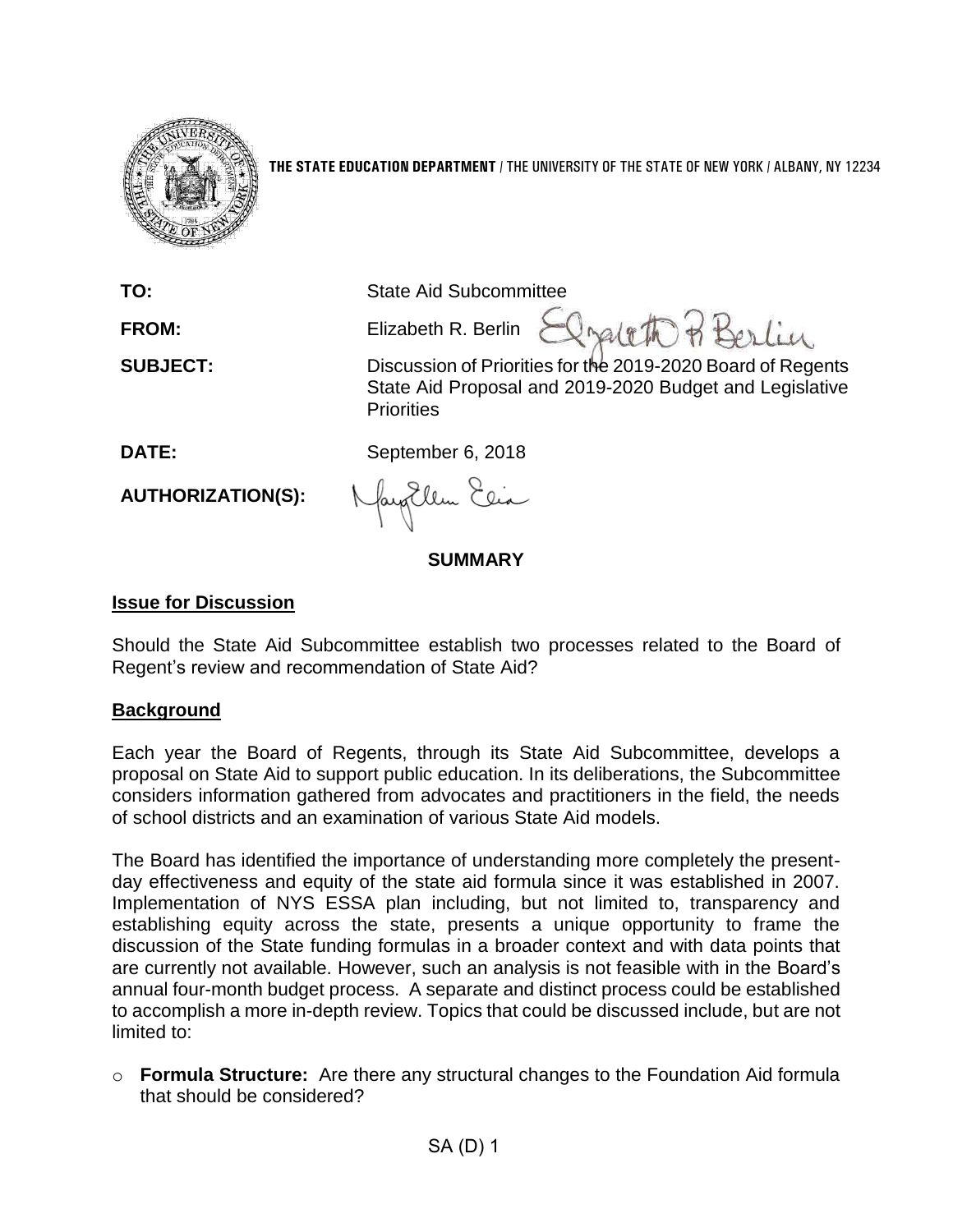- o **Weightings:** Should any of the current weightings in the Foundation Aid formula, such as for students with disabilities, English language learners or poverty status, be adjusted, or additional weightings be added?
- o **Categorical Funds:** Are categorical aid funds aligned to a specific purpose and being used in a consistent manner?

Further, a timeframe could be structured to enable stakeholder and public input into the process.

If there is agreement that an in-depth state aid review should occur, staff will advance a separate timeline and list of activities.

# **Discussion of Priorities for the 2019-2020 Regents State Aid Proposal**

The Subcommittee will discuss critical elements to include in its 2019-2020 Regents State Aid Proposal. This discussion provides an opportunity to review and consider important topics, including investments the Board has recommended in the past, stakeholder input, and current policy priorities that should be advanced in the proposal this year.

Among the questions to be discussed are:

What will the Board priorities be for the coming year? Last year, the Board focused on the four E's:

- 1. Equity
- 2. Every Student Succeeds Act implementation
- 3. Early Learning
- 4. Efficiency (Initiatives and investments that will enhance and/or streamline Department and school district functions).

This year it is recommended to expand the priorities to include English language learners, the five E's

- 1. Equity
- 2. Every Student Succeeds Act implementation
- 3. Early Learning
- 4. English Language Learners
- 5. Efficiency (Initiatives and investments that will enhance and/or streamline Department and school district functions).

The areas where investment recommendations were not enacted – should they continue to be advanced in the 2019-2020 budget?

Are there new areas for prioritization?